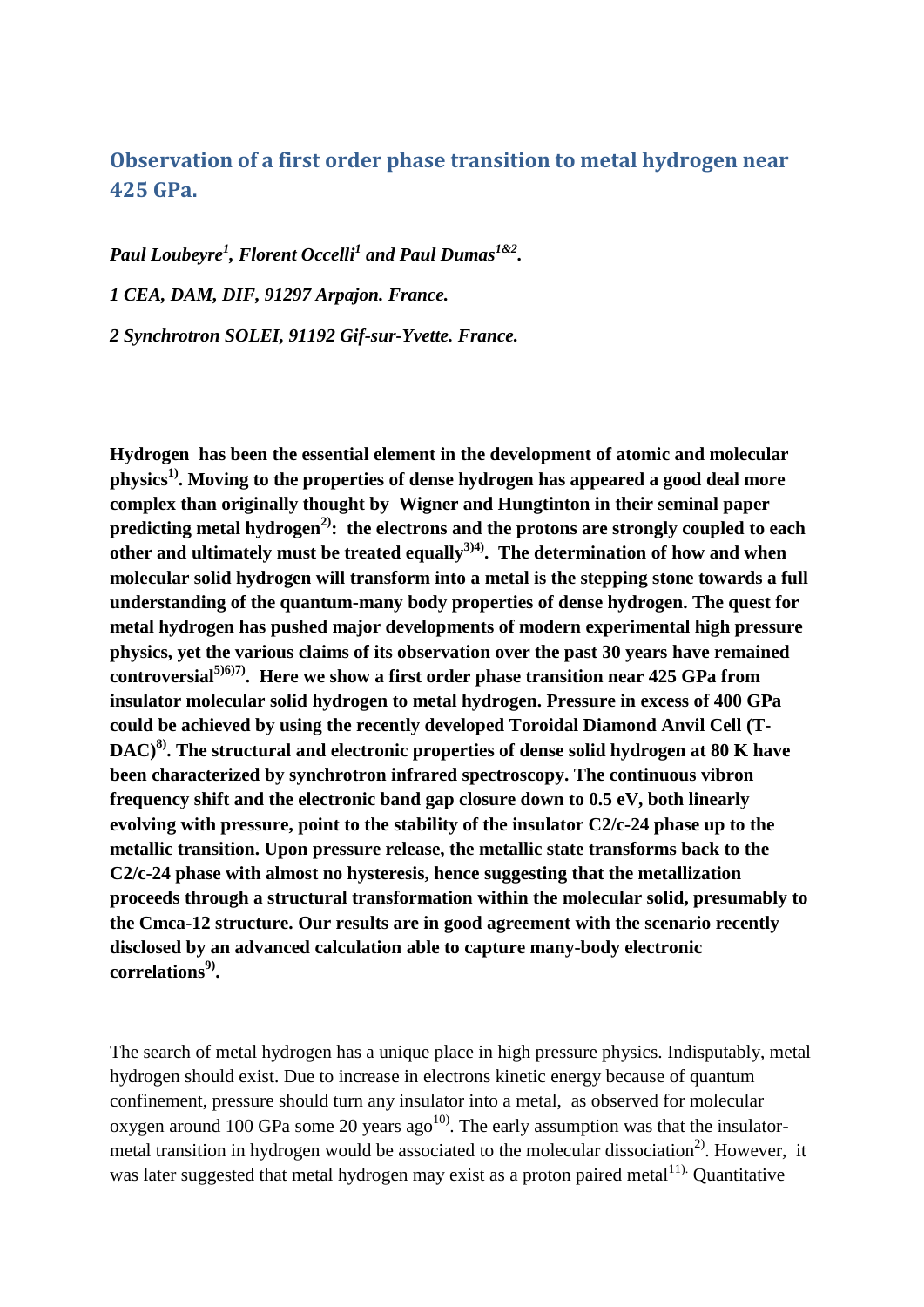predictions of the stability field and the properties of metal Hydrogen remain challenging because many contributions could be operational and should be self-consistently treated  $(3)$ <sup>4)</sup>: many-body electronic correlations, nuclear quantum effects (NQEs), nuclear spin ordering, coupling between protons and electrons as suggested by a large Born-Oppenheimer separation parameter, anharmonic effects, … The most advanced calculations are now going beyond the electronic correlation mean-field description of density functional theory and try to capture many-body electronic correlations, such as the Diffusion Monte-Carlo simulation  $(DMC)^{4(9)(12)}$ .

But hydrogen is more than a model problem in condensed matter physics. Metal hydrogen is the ultimate hydride. It may exhibit a room temperature superconductivity<sup>13)14)15</sup>, a melting transition at very low temperature into an unusual superconducting-superfluid state<sup>16</sup>, a high protonic diffusion<sup>17)</sup> and a high energy density storage. In 2004, Neil Ashcroft conjectured that some of the properties of metal hydrogen could be obtained at much lower pressure in hydrogen rich-systems<sup>18)</sup>. This has led to the discovery of a novel class of materials, the super-hydrides, associated to recent measurements of record superconductivity temperatures in H3S<sup>19)</sup> and LaH10<sup>20)</sup>, respectively 200K and 260 K. Also, metal hydrogen in a dense fluid state is central in planetary interiors. Investigating the quantum many body effects in solid metal hydrogen at low temperature could force physicists to rethink their model of hydrogen at deep planetary conditions where quantum effects prevail even at high temperature due to extreme density.

Previously, we measured the closure of the direct electronic bandgap of solid hydrogen in the visible up to above 300  $GPa^{21}$ . By extrapolating to zero the linear decrease of the electronic bandgap with pressure, the location of the insulator-metal transition in hydrogen was then predicted to occur around 450 GPa. In the present work, we follow the electronic bandgap closure in the near-to-mid infrared energy regions. IR measurements provide a non-invasive approach to characterize both the structural and the electronic properties of hydrogen up to its metallic state. Our experimental approach is based on two developments. First, to overcome the 400 GPa limit of conventional  $DAC^{22}$ , we used the novel T-DAC that enables the generation of pressure up to at least  $600 \text{ GPa}^8$ . Importantly, it preserves the standard DAC quality of the measurements, in terms of stress distribution, optical access and sample size. Synthetic IIas diamonds were used to provide IR transparency down to 800 cm<sup>-1</sup>. Second, we designed an infrared horizontal microscope which is coupled to a collimated exit port of a synchrotron-feeded FTIR spectrometer at the SMIS beamline at SOLEIL synchrotron ( the high-flux broadband IR source is essential for measuring good signal to noise ratio transmission spectra) with combinatory recording of Raman signal and visual observation.

Fig. 1 summarizes the main data obtained on the hydrogen sample in the T-DAC at 80 K. Three photographs (Fig.1a) show the changes of the sample appearance upon pressure increase and decrease. The transition to black hydrogen is reversibly observed here at 310 GPa, as previously reported<sup>21)</sup>. At 427 GPa, it is much more harder to distinguish the hydrogen sample from the gasket. As the toroidal shape enables an optimum elastic deformation for the diamond anvils tip, a very discernible Raman diamond edge, used as the pressure gauge, could be measured up to the maximum pressure and on release. The raw IR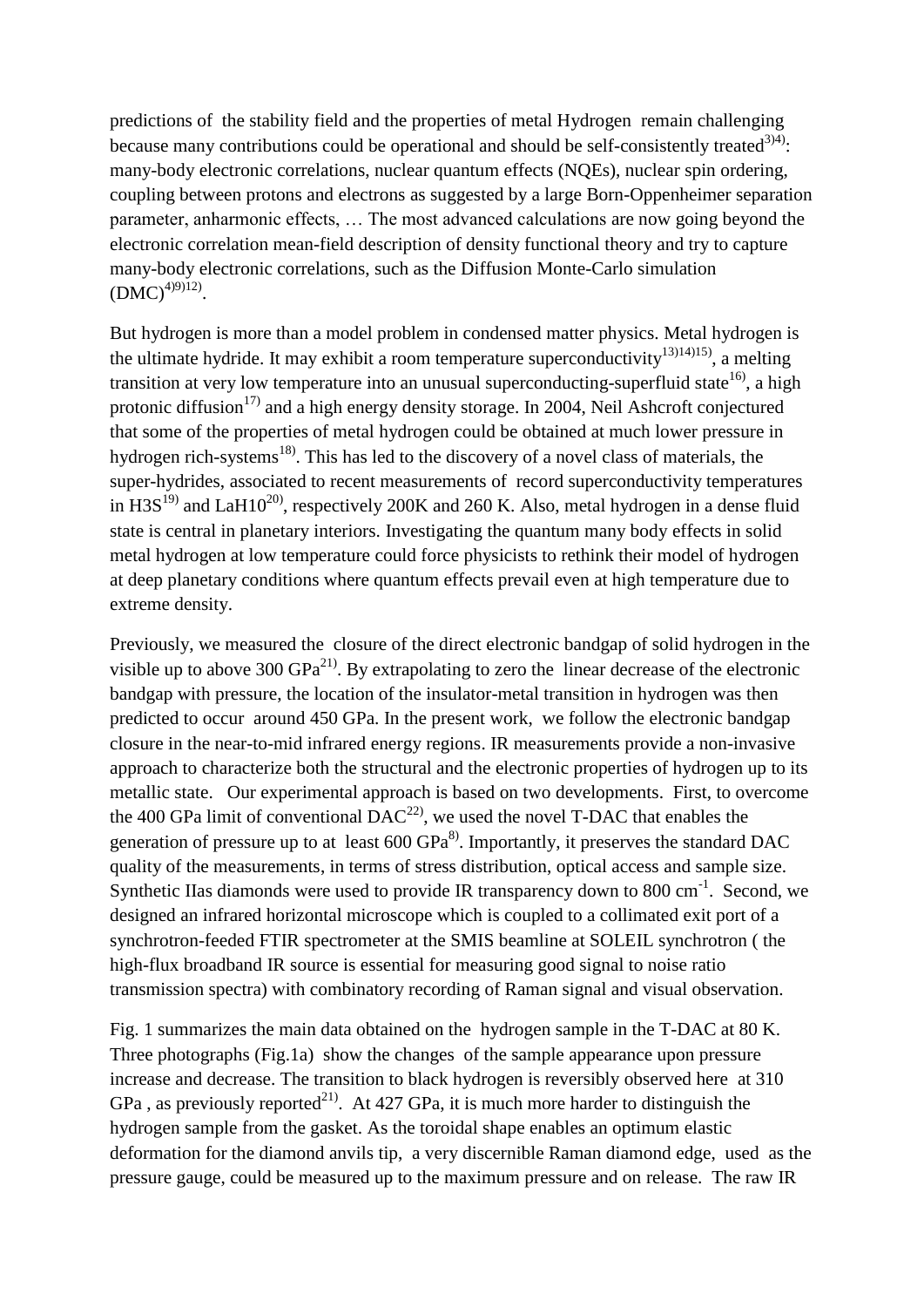intensity transmission spectra were collected in the 800 cm<sup>-1</sup> – 8000 cm<sup>-1</sup> range (Fig. 1b). Up to 300 GPa, the signal intensity decreased due to change of the hydrogen sample size and of the deformation of the toroidal tip<sup>8)</sup>. The strong absorption peak around 4000 cm<sup>-1</sup> is associated to the H2 vibron that appears above 160 GPa upon transiting from phase II to phase III, as reported previously<sup>23)</sup>. Above 300 GPa, the sample configuration remained unchanged, therefore the changes of the IR spectra are only due to intrinsic absorption effects in hydrogen ( intensity at 300 GPa was recovered after pressure release). The H2 vibron mode broadens and shifts to lower wavenumbers with increasing pressure. Above 350 GPa, the intensity of the IR spectra is zeroed at high wavenumbers due to the progressive closure of the hydrogen solid electronic band gap below 1 eV.

Absorbance spectra have been obtained by ratioing the spectra with the reference spectrum taken at 123 GPa ( after intensity normalization with the 300 GPa spectrum). Full absorption is observed (absorbance value  $= 2$ ), and progressing gradually towards lower wavenumbers with increasing pressure. Since the hydrogen sample was about 1.5  $\mu$ m thick, the value of the hydrogen absorption coefficient corresponding to the full absorption plateau is estimated about 30 000 cm<sup>-1</sup>, a typical value for a direct electronic bandgap. The direct bandgap energy is positioned at the junction between the absorbance plateau and the lower energy tail (the value of the excitonic level and direct bandgap should be almost identical<sup>24)</sup>). The observed absorbance spectra can be explained by the combined effect of a direct bandgap and an indirect band gap with a slightly lower energy. That is compatible with the electronic band structures<sup>24)</sup> of C2/c-24, calculated the most stable phase in this pressure range<sup>25).</sup> In figure 2 b, the direct electronic bandgap is seen to decrease linearly with pressure, also being well on line with the previous measurements in the visible<sup>21)</sup>. After reaching a value of 0.5 eV at 425 GPa, a discontinuous evolution is observed, as evidenced by the complete absorption of the IR intensity over the whole spectral range. In figure 2c&d, the discontinuity is clearly manifested by looking at the transmitted IR intensity over the 800 cm<sup>-1</sup> - 2000 cm<sup>-1</sup> wavenumber range and at the evolution of its integral value with pressure. The intensity in this low wavenumber range is observed to discontinuously go to zero. That rules out a gradual closure of an indirect gap and the formation of a semi-metal with a plasma frequency progressing from below 0.1 eV with pressure. It is interesting to note that at the metal transition there is a confluence of the value of the bandgap and of the vibron energy. Upon pressure release, the infra-red transmission is discontinuously recovered and the pressure evolution of the IR absorbance of the hydrogen reversibly measured with pressure ( see Extended data figure 5). One can thus conclude that, at 425 GPa, a metal is formed with a plasma frequency greater than 1 eV. In calculations, the band gap is seen to be profoundly affected by the level of description of electronic exchange- correlation (XC) and also by NQEs. The local XC density functional theory calculation , such as PBE, which has been extensively used to search for stable structures in high pressure hydrogen<sup>25)</sup>, gives a gap that closes below 400 GPa. Including NQEs should lower this gap value by at least  $1 \text{ eV}^{26}$ . As seen in fig.2c, the more advanced methods of quasi-particle approaches,  $GW^{24}$  and  $DMC^{9}$ , give higher energy bandgap values than experiment but, taking into account NQEs, should be reduced. The use of an elaborate nonlocal functional, such as vdW-DF2, and including NQEs bring a reasonable agreement with experiment<sup>26)</sup>.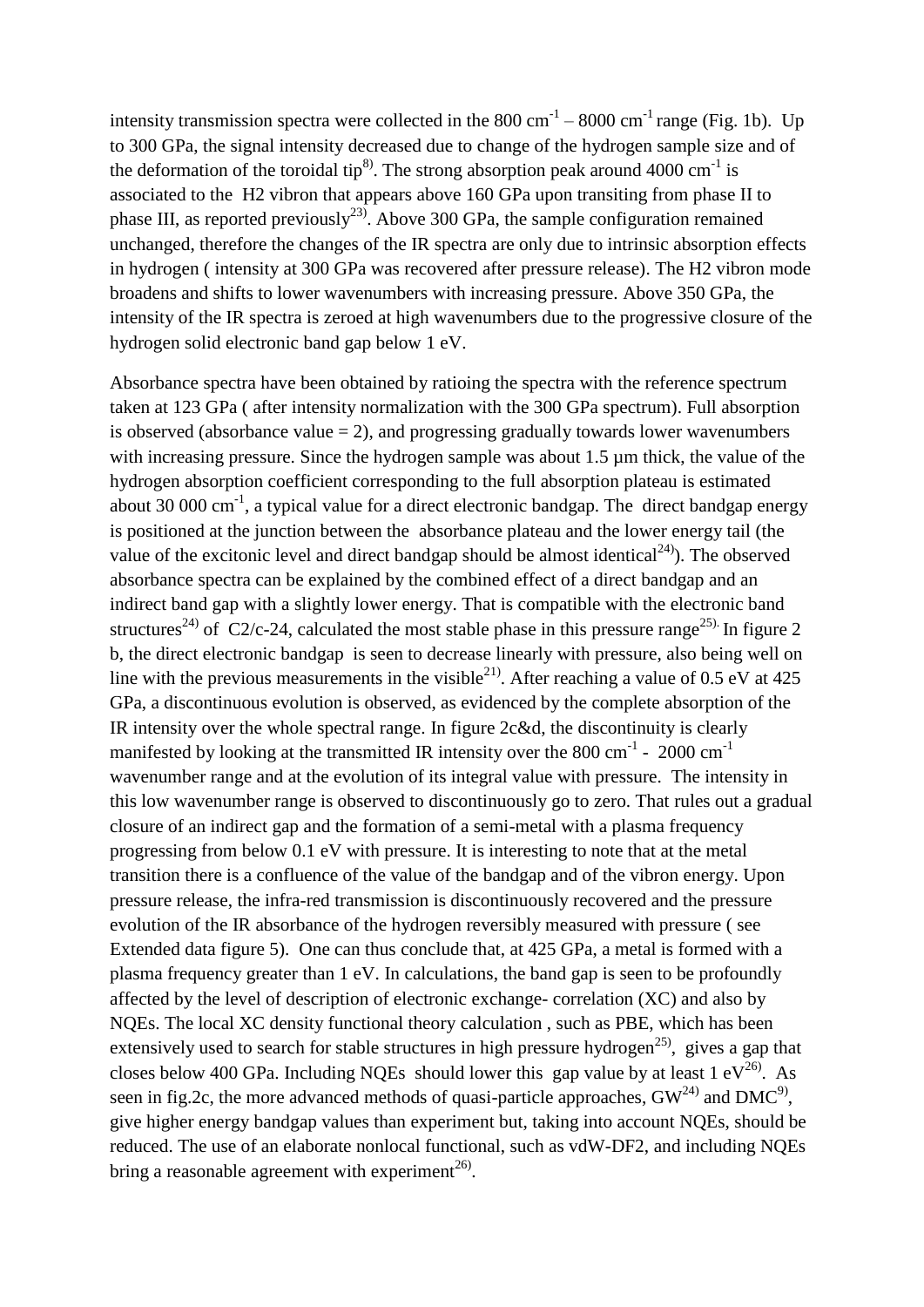In phase I, the molecules are in a quantum free rotational state and arranged on a hexagonal close-packed lattice. Upon transiting to phase II, very small discontinuities in the lattice parameters have been measured<sup>27)</sup>. Ouantum molecular rotations become restricted and phase II can be described as a Quantum Fluxional Solid  $(QFS)^{28}$ . At 160 GPa, phase II transforms into an ordered molecular phase III. High pressure structures of hydrogen have been extensively investigated using various levels of electronic calculations<sup>4)</sup>. The best candidate for phase III, the C2/c-24 structure, was first discovered using an ab-initio random structure searching method, using the  $DFT-PBE^{25}$ . It consists of layers of molecules whose bonds lie within the planes of the layers, forming a slight monoclinic distortion of the hexagonal lattice. The C2/c-24 has the lowest enthalpy and displays an intense IR vibron. It should also have a single intense lattice IR active phonon mode, which is reported here for the first time (Fig. 3a). The vibron frequency shift with pressure was reversibly observed upon pressure decrease (see Extended data Fig. 6).As reported in fig.3a, the calculated pressure evolutions of C2/c-24 vibron and phonon IR frequencies are in very good agreement with experimental data $^{25)29}$ . The phonon mode could be followed only to 225 GPa, above which it becomes hidden by the strong absorption of the diamond anvils. The linear vibron shift with pressure from 160 GPa to 425 GPa indicates that no structural change occurs up to 425 GPa. Therefore, the C2/c-24 structure is stable up to 425 GPa above which a first order transition to metal hydrogen occurs. However, in the framework of DFT-PBE, the C2/c-24 should be stable only up to 270  $GPa<sup>25)</sup>$ . Using DMC simulation and including NQEs, a transition from insulator C2/c-24 to metallic Cmca-12 was obtained at  $424 \text{ GPa}^9$ , associated to ordering of the molecular axis flat in the layers and to a larger monoclinic distortion of the hexagonal layers. This calculated pressure in excellent agreement with the observed transition to metal hydrogen. Furthermore, the fact that the transition is reversible with almost no hysteresis in pressure is a strong indication that the insulator to metal transition takes place within the molecular crystal. Following the DMC calculation, the atomic metal should be observed above 447 GPa, but its characterization is beyond the capability of the infrared approach used. An updated phase diagram of low temperature solid hydrogen is shown in fig.3b.

Searching for the intriguing properties of metal hydrogen will continue to foster novel high pressure approaches and the quality of the hydrogen sample obtained here above 400 GPa using T-DAC will ease measurements. As such, a non-invasive IR reflectivity measurement has recently been proposed $30$  to characterize the predicted high temperature superconductivity both in the molecular and atomic hydrogen metal phases, respectively at 250 K<sup>14)</sup> and 350 K<sup>15</sup>. Also, the next generation of synchrotron X-ray sources should enable to extend the structural characterization of solid hydrogen up the insulator-metal phase transition.

## **References:**

1. Rigden, J.S. *Hydrogen, the essential element.* ( Harvard University Press, 2002).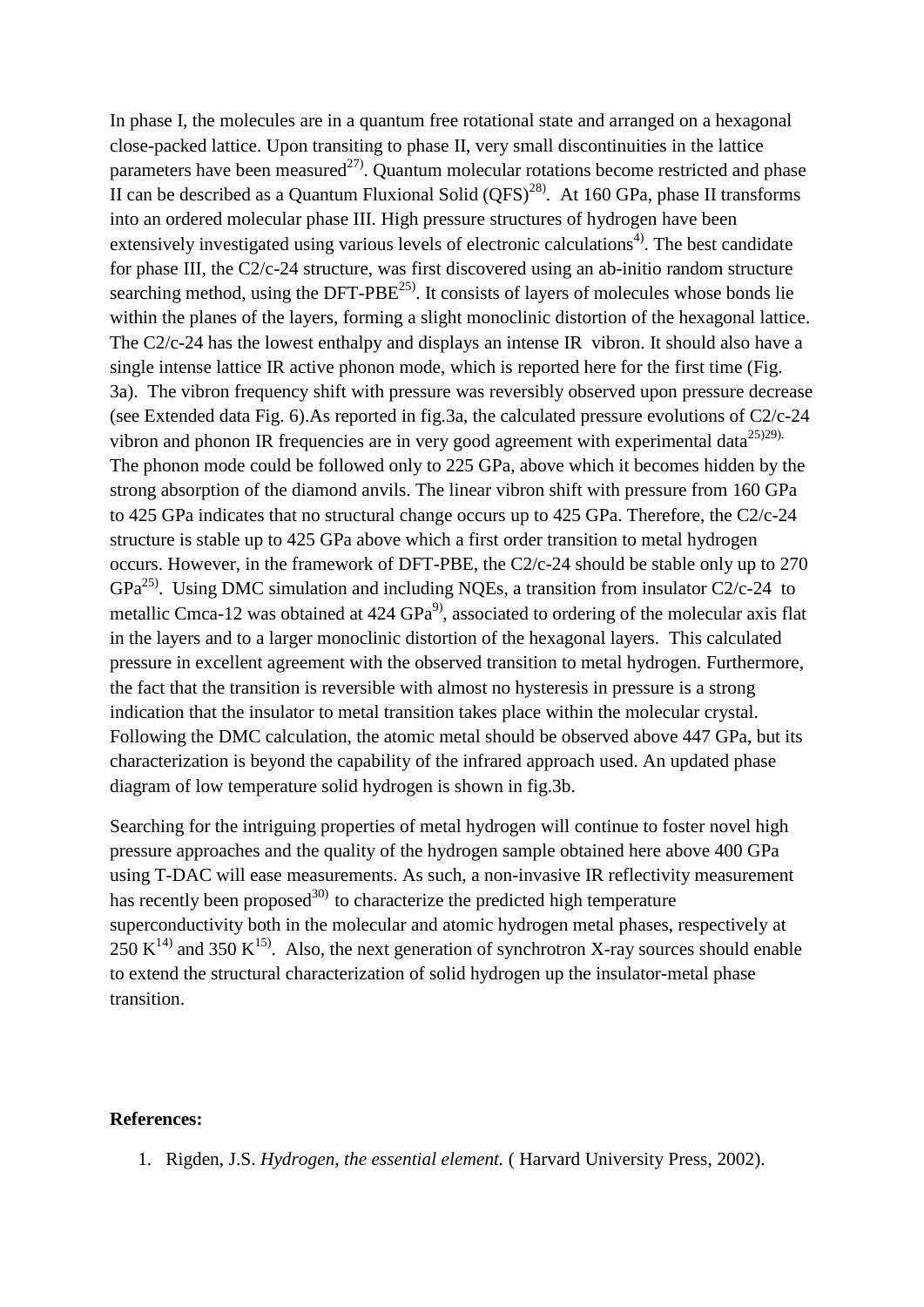- 2. Wigner, E. and Huntington, H.B. On the possibility of a metallic modification of hydrogen. J. Chem. Phys. 3, 764 – 770 ( 1935).
- 3. Ashcroft, N. Dense hydrogen: the reluctant alkali. Physcis World, 43 47 (July 1995).
- 4. Mc Mahon, J.M., Morales, M. A., Pierleoni, C. and Ceperley, D. M. The properties of hydrogen and helium under extreme conditions. Rev. Modern Phys. **84**, 1607 – 1653 (2012).
- 5. Mao, H.K. and Hemley, R.J. Optical studies of hydrogen above 200 GigaPascals: Evidence for metallization by band overlap. Science **244**, 1462 – 1465 (1989).
- 6. Eremets, M.I. and Troyan, I.A. Conductive dense hydrogen. Nature Materials **10**, 927 -931 (2011).
- 7. Dias, R.P. and Silvera, I.F. Observation of the Wigner-Huntington transition to metallic hydrogen. Science **355**, 715 – 718 (2017).
- 8. Dewaele, A., Loubeyre, P., Occelli, F., Marie, O. and Mezouar, M. Toroidal diamond anvil cell for detailed measurements under extreme static pressures. Nat. Com. **9**, 2913 1-9 (2018).
- 9. McMinis, J., Clay III, R.C., Lee, D. and Morales, M. A. Molecular to atomic phase transition in hydrogen under high pressure. Phys. Rev. Lett. **114**, 105305 1-5. (2015).
- 10. Shimizu, K., Suhara, K., Ikumo, M., Eremets, M.I. and Amaya, K. Superconductivity in oxygen. Nature **393**, 767 – 769 (1998).
- 11. Johnson, K.A. and Ashcroft, N.W. Structure and band gap closure in dense hydrogen. Nature **403**, 632 -635 (2000).
- 12. Drummond, N.D. et al. Quantum Monte Carlo study of the phase diagram of solid molecular hydrogen at extreme pressures. Nat. Com. **6**, 7794 1- 6 (2015).
- 13. Ashcroft, N.W. Metallic hydrogen: A high temperature superconductor? Phys. Rev. Lett. **21**, 1748 – 1749 (1968).
- 14. Cudazzo , P. et al. Ab-initio description of high temperature superconductivity in dense molecular hydrogen. Phys. Rev. Lett. **100**, 257001 1-4 (2008).
- 15. Borinaga, M., Errea, I., Calandra, M., Mauri, F. and Bergara, A. Anharmonic effects in atomic hydrogen : superconductivity and lattice dynamical stability. Phys. Rev. B **93**, 174308 (2016).
- 16. Babaev, E., Sudbo, A. and Ashcroft, N.W. Observability of a new state of matter: a metallic superfluid. Phys. Rev. Lett. **95**, 105301 1-4 (2005).
- 17. Geng, H.Y., Wu, Q. and Sun, Y. Prediction of a mobile solid state in dense hydrogen under high pressures. J. Phys. Chem. Lett. **8**, 223 – 228 (2017).
- 18. Ashcroft, N.W. Hydrogen dominant metallic alloys: high temperature superconductors? Phys. Rev. Lett. **92**, 187002 1-4 (2004).
- 19. Drozdov, A.P., Eremets, M.I., Troyan, I.A., Ksenofontov, V. and Shylin, S.I. Conventional superconductivity at 203 kelvin at high pressures in the sulfur hydride system. Nature **525**, 73 – 76 (2015).
- 20. Somayazulu, M. et al. Evidence for superconductivity above 260 K in Lanthanum superhydride at Megabar pressures. Phys. Rev. Lett. **122**, 027001 1-5 (2019).
- 21. Loubeyre, P., Occelli, F. and LeToullec, R. Optical studies of solid hydrogen to 320 GPa and evidence for black hydrogen. Nature **416**, 613 – 617 (2002).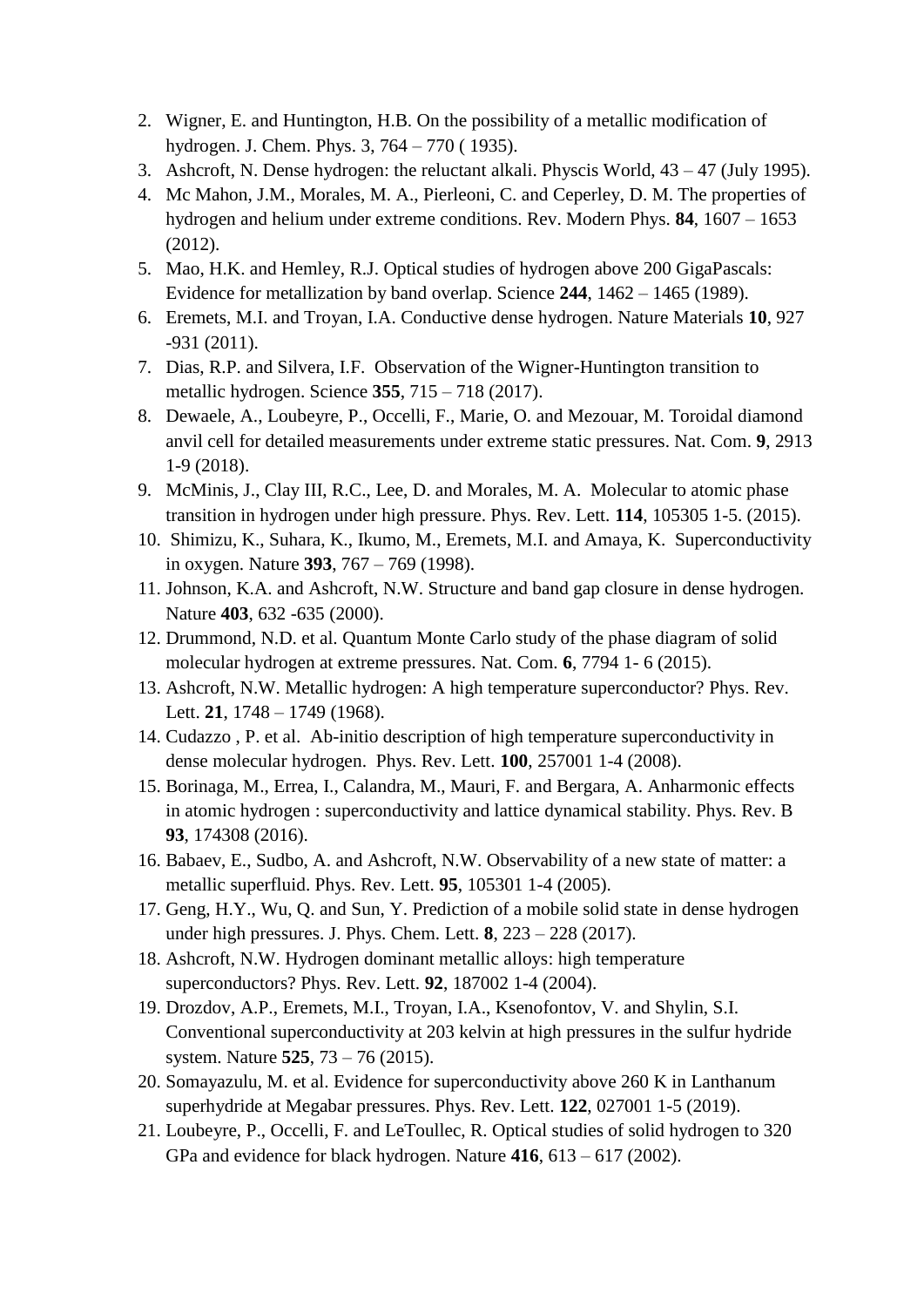- 22. Li, , B. et al. Diamond anvil cell behavior up to 4 Mbar. Proc. Natl. Acad. Sci. USA **115**, 1713 – 1717 (2018).
- 23. Hanfland, M., Hemley, R.J. and Mao, H.K. Novel Infrared vibron absorption of solid hydrogen at Megabar pressures. Phys. Rev. Lett. **70**, 3760 (1993).
- 24. Azadi, M., Drummond, N.D. and Foulkes, W.M.C. Phys. Rev. B **95**, 035142 (2017).
- 25. Pickard, C. J. and Needs, R.J. Structure of phase III of solid hydrogen. Nature Phys. **3**, 473 – 476 ( 2007).
- 26. Morales, M., Mc Mahon, J. M., Pierleoni, C. and Ceperley, D. M. Towards a predictive first-principles description of solid molecular hydrogen with density functional theory. Phys. Rev. B **87**, 184107 (2013).
- 27. Goncharenko, I. and Loubeyre, P. Neutron and x-ray diffraction study of the broken symmetry phase transition in solid deuterium. Nature **435**, 1206 – 1209 ( 2005).
- 28. Geneste, G., Torrent, M., Bottin, F. and Loubeyre, P. Strong isotope effect in phase II of dense solid hydrogen and deuterium. Phys. Rev. Lett. **109**, 155303 (2012).
- 29. Zhang, C. et al. Finite-temperature infrared and Raman spectra of high-pressure hydrogen from first-principle molecular dynamics. Phys. Rev. B **98**, 144301 1 – 8 (2018).
- 30. Carbotte, J.P., Nicol, E.J. and Timusk, T. Phys. Rev. Lett. **121**, 047002 (2018).

### **Acknowledgements:**

We thank Olivier Marie for FIB machining the Toroidal anvils and the gasket hole. We are grateful to the direction of SOLEIL for continuously providing the infrared beamtime over the past 6 years. We thank Ferenc Borondics and Francesco Capitani for help on the SMIS beamline.

#### **Author contributions**:

P.L. designed the project. P.L and F.O. prepared and loaded the T-DAC. P.D, F.O and P.L developed the IR microscope. P.L, F.O and P.D conducted the experiment and analyzed the data. P.L and P.D wrote the manuscript. All authors discussed the results.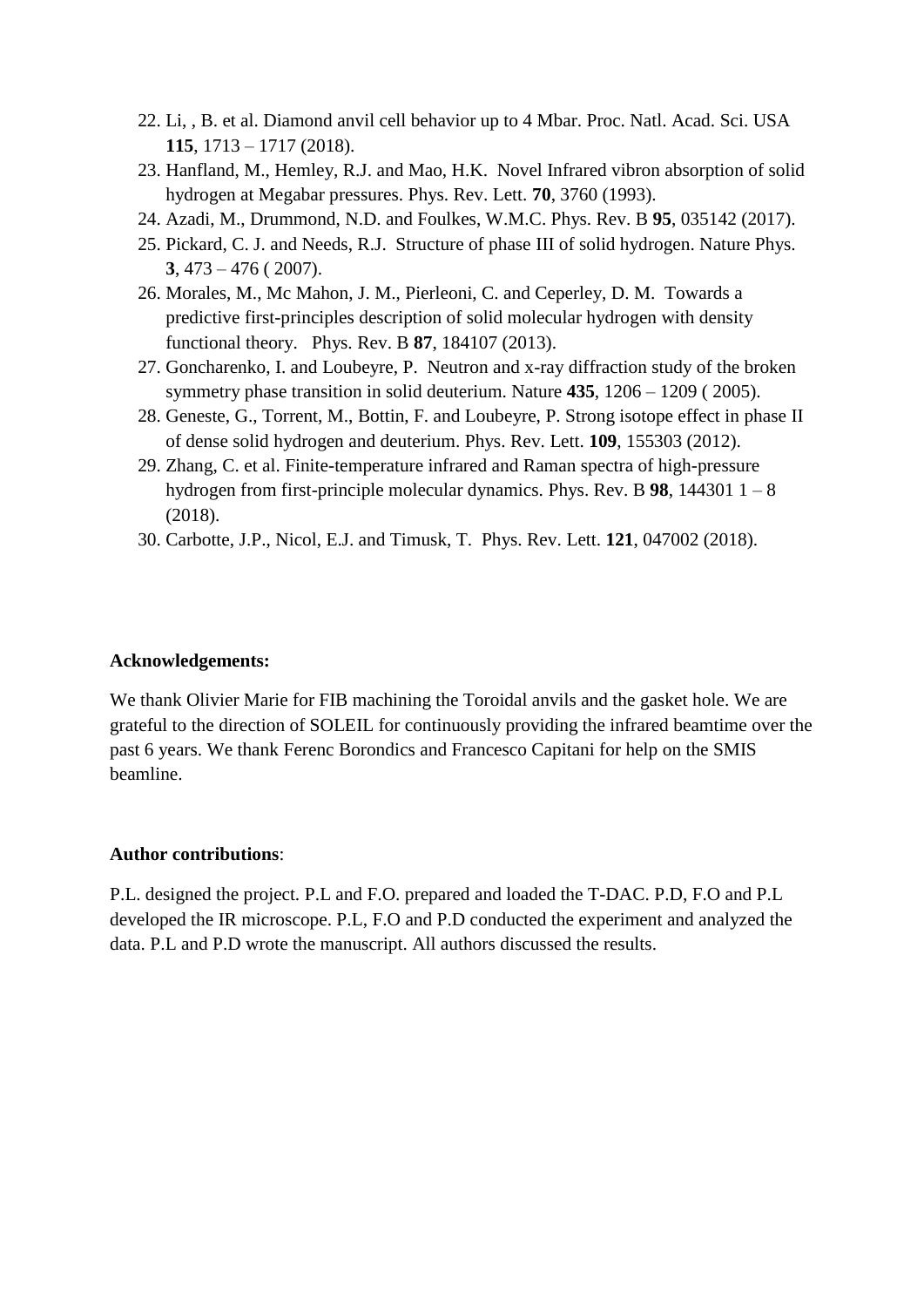

**Figure 1.** Measurements in hydrogen above 300 GPa. **a.** Photographs of the hydrogen sample taken at different stages of compression, with a bright light illumination also on the back side. At 310 GPa, the sample turns black and non-transmitting reversibly as illustrated by the photographs at 315 GPa on increasing pressure and at 300 GPa on decreasing pressure. At 427 GPa, the sample is in the metallic state and hardly seen from the Re gasket. The red color at the diamond tip center is attributed to the closure of the diamond band  $\text{gap}^{8}$ . **b**. IR transmission spectra at selected pressures. Intrinsic absorption of the hydrogen sample, associated to the vibron and the closure of the electronic bandgap, are respectively indicated as stars and triangle. **c**. Pressure evolution in hydrogen versus the helium membrane pressure pushing the piston of the DAC, red and blue dots indicate pressure increase and decrease, respectively. Inset, the Raman diamond spectrum collected at 427 GPa: the high frequency edge, used as the pressure gauge, corresponds to the diamond layer at the interface with hydrogen and is indicated by a red dot.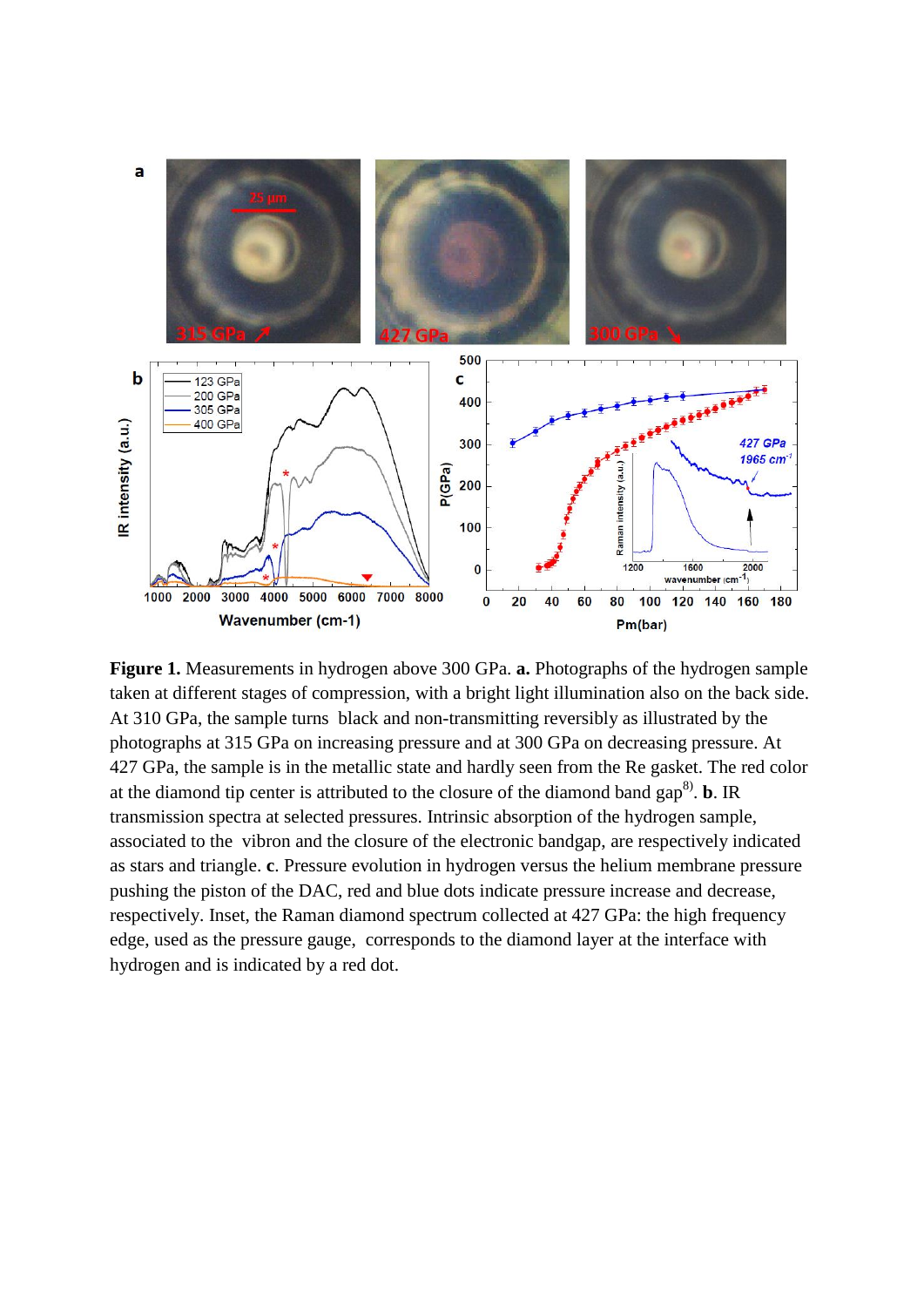

**Figure 2.** Closure of the direct electronic bandgap and first order phase transition to metal hydrogen. **a**. Absorption spectra of hydrogen at different pressures. Above 386 GPa the shape of the absorption edge enables to position the direct electronic bandgap energy, as triangles. Different colors are associated to different pressures for clarity. **b**. The pressure evolution of the experimental electronic bandgap, combining previous data in the visible<sup>21)</sup> and present IR data, is compared to various calculations for the C2/c-24 structure performed under various approximations: within the DFT framework with local, PBE, and nonlocal, vdW-DF2, XC functionals  $^{26}$ ; with the quasiparticle approach within the GW approximation<sup>9</sup>; with DMC method<sup>24)</sup>. **c**. Transmission spectra over the medium IR range, 800 cm<sup>-1</sup> – 2000 cm<sup>-1</sup>. The pressure color scale is as in panel a. **d.** Transmitted intensity integrated over the medium IR range versus pressure. The red and blue dots indicate pressure increase and release, respectively.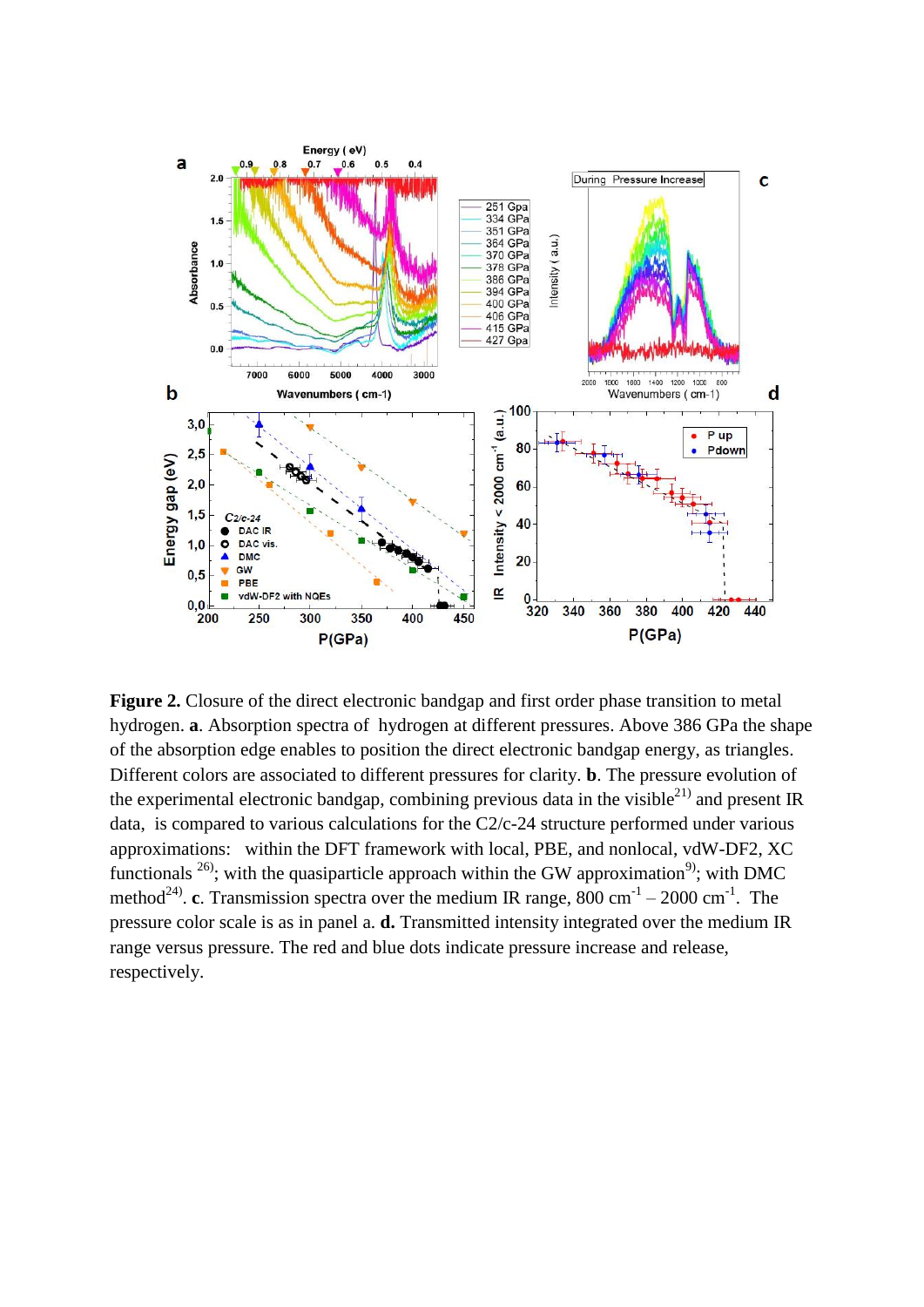

**Figure 3.** Evolution with pressure of solid hydrogen IR active modes and phase diagram of hydrogen at low temperature. **a**. Frequencies of the vibron and the phonon IR active modes of the C2/c-24 structure versus pressure. The black dots and red lines represent experimental data and linear fits. The blue square and green triangles are the density functional perturbation theory (DFPT)<sup>25)</sup> and first-principles molecular dynamics (FPMD)<sup>29)</sup> calculations. Inset: the IR absorption spectrum at 190 GPa showing the vibron and phonon peaks**. b**. Experimental phase diagram of hydrogen at low temperature. The red dash line is the pathway of the IR data collection and the red triangle the transition to metal hydrogen. Boundary lines between phases I, II and III are from previous studies<sup>4)</sup>. Above the graph, the phase transitions sequence calculated by the Diffusion Monte Carlo including  $NQEs<sup>9</sup>$ .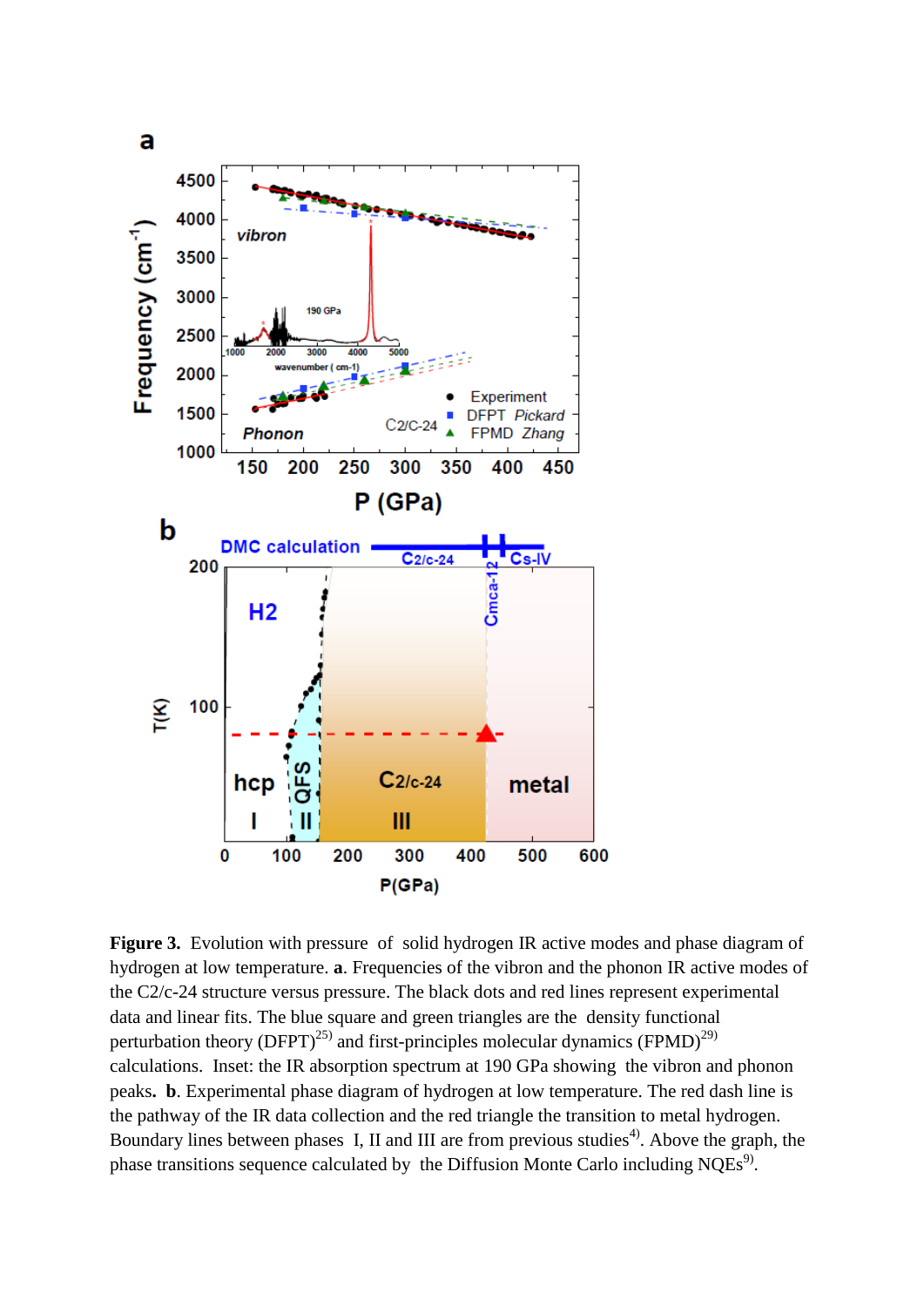## Methods.

**The Toroidal Diamond Anvil Cell**. The Toroidal shape at the tip of the synthetic singlecrystal diamond anvil was made by focused ion beam machining. Scanning electron micrograph picture and profile of the toroidal tip are given in Extended Data fig.1. The central flat and the groove are 25 µm and 80 µm in diameter, respectively. The toroidal tip has been recovered intact upon pressure release, indicating its purely elastic deformation up to the highest pressure. High pressures were generated using the LeToullec membrane DAC equipped with Boehler-Almax type seats made of polycrystalline diamond. The hydrogen sample was loaded in the DAC under 140 MPa. A rhenium gasket was used. The pressure was very smoothly increased by inflating the membrane with a slow rate of 0.2 bar/min to allow gradual elastic deformation of the anvil tip and also enabling a minimum misalignment of the sample in the cryostat. The conversion between the membrane pressure and the force on the piston is F(kN)= 0.05xPm(bar). A red color of the diamond tip is observed above 400 GPa, caused by the onset of an absorption of visible light at the diamond tip, and reversibly disappearing upon pressure release.

**Pressure measurement.** The high-frequency edge of the T2g Raman band of the diamond anvil at the hydrogen sample interface has been used to measure the pressure. The hydrogen sample pressure was related to the diamond spectra high frequency edge following the Akahama's calibration of  $2006^{31}$ . The revision of this calibration to go in the 400 GPa pressure range, proposed by Akahahama in  $2010^{32}$ , was not selected because it seems to overestimate the pressure, based on the following facts: i) in our previous measurements using Toroidal anvil using X-ray diffraction8), the pressure obtained by the Re pressure gauge was in better agreement with 2006 Akahama's pressure scale. ii) As seen in the Extended data fig.2, the pressure evolution versus the membrane pressure and the IR vibron frequency versus pressure have unphysical behaviors if the 2010 Akahama scale is used instead of the 2006 Akahama one. The pressure of the band gap energy data measured previously in the visible21) has been corrected using the 2006 Akahama calibration. No difference in the diamond edge Raman pressure could be observed between the use of the toroidal anvil and normal anvil at least up to 330 GPa, by using the IR H2 vibron frequency versus pressure ( see Extended data fig. 6. The random error bars on the pressure determination is  $\pm 10$  GPa.

**Infra-Red bench.** The photograph of the bench is shown in Extended Data Fig. 3. This bench was previously used to characterize the infrared vibrational modes of phase IV of hydrogen at  $300K<sup>33</sup>$ . The custom-made horizontal infrared microscope is equipped with two infinitycorrected long working distance Schwarzschild's objectives ( 47 mm working distance, NA 0.5) that produce a 22 microns (FWHM) IR spot. The spatial and temporal stability of the broadband infrared beam allowed to record transmission spectra with less than 6% noise value through a 3 microns diameter hole (see extended data Fig.3). One of the Schwarzschild is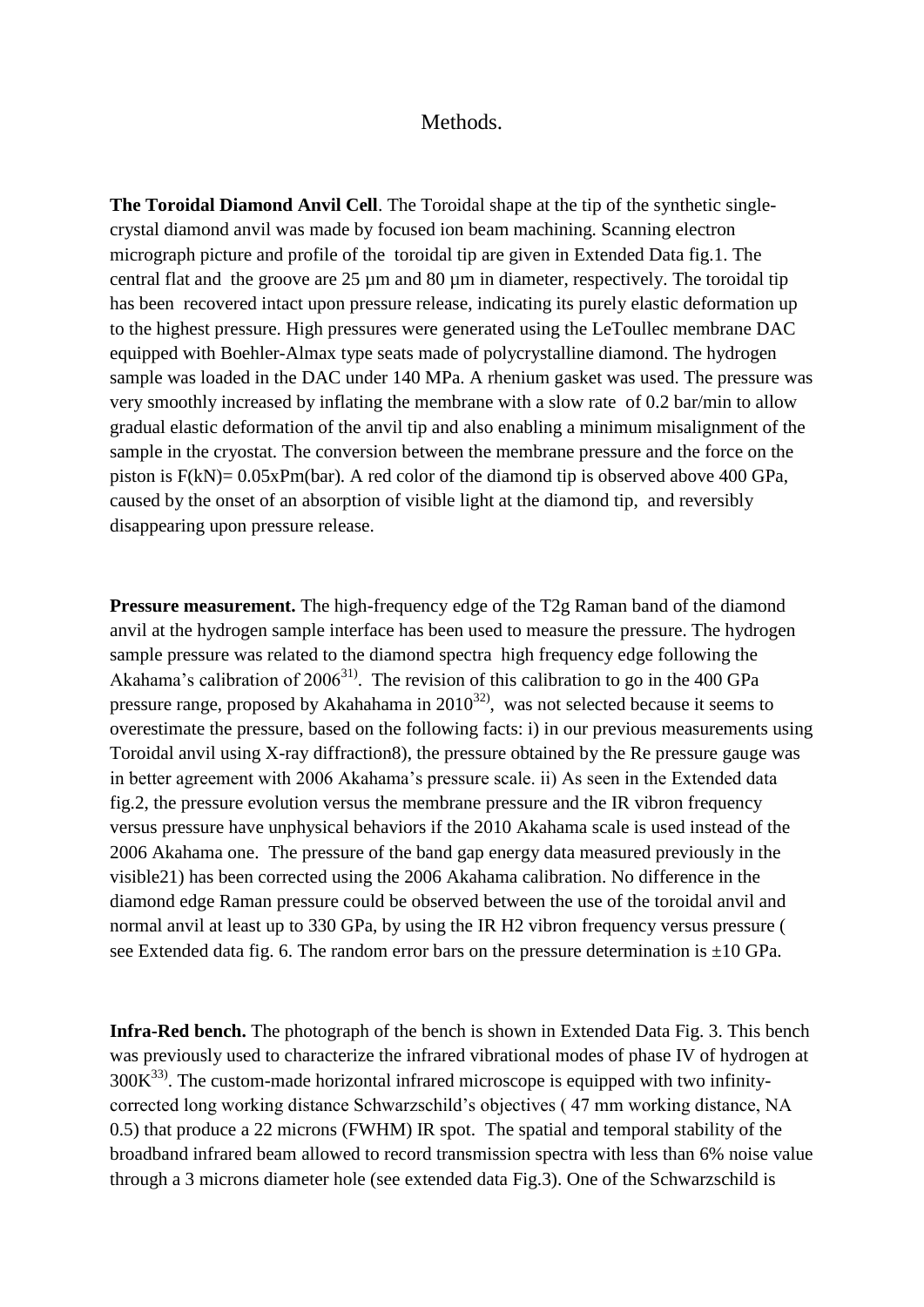mounted on a translation stage to free space behind the cryostat and to insert the optical head for Raman spectroscopy measurements without moving the DAC. Raman signal was excited by a 660 nm wavelength laser limited to 3 mW power output above 300 GPa to prevent thermal heating and breaking of the toroidal tip. The Raman head is also equipped with a digital camera to take photographs of the sample transformation under pressure increase. The quality of the measurements obtained also relies on the high mechanical stability of the bench and the high reproducibility in position upon sliding between the IR to the Raman configurations. Infrared spectra were collected with a  $4 \text{ cm}^{-1}$  resolution and 1024 scans.

# **References.**

31) Akahama, Y. and Kawamura, H. Presure calibration of diamond anvil Raman gauge to 310 GPa. J. Appl. Phys. 100, 043516 1-4(2006).

32) Akahama, Y. and Kawamura, H. Pressure calibration of diamond anvil Raman gauge to 410 GPa. J. Phys. : Conf. Series 215, 012195 1-5(2010).

33) Loubeyre, P., Occelli, F. and Dumas, P. Hydrogen phase IV revisited via synchrotron infrared measurements inH2 and D2 up to 290 GPa at 296K. Phys. Rev. B 87, 134101 (2013).

34) Ishmaev, S.N. et al. Neutron structural investigations of solid parahydrogen at pressures up to 24 kbar. Zh. Eksp. Teor. Fiz. 84, 394-403 (1983).

35) Dewaele, A., Torrent, M., Loubeyre, P. and Mezouar, M. Compression curves of transition metals in the Mbar range: Experiments and projector augmented-wave calculations. Phys. Rev. B 78, 104102 1-13 (2008).

36) Vinet, P., Ferrante, J., Rose, J.H. and Smith, J.R. Compressibility of solids. J. Geophys. Res. 92, 9319-9325 (1987).

37) Akahama, Y. et al. Evidence from x-ray diffraction of orientational ordering in phase III of solid hydrogen at pressures up to 183 GPa. Phys. Rev. B 92, 060101 1-4 (2010).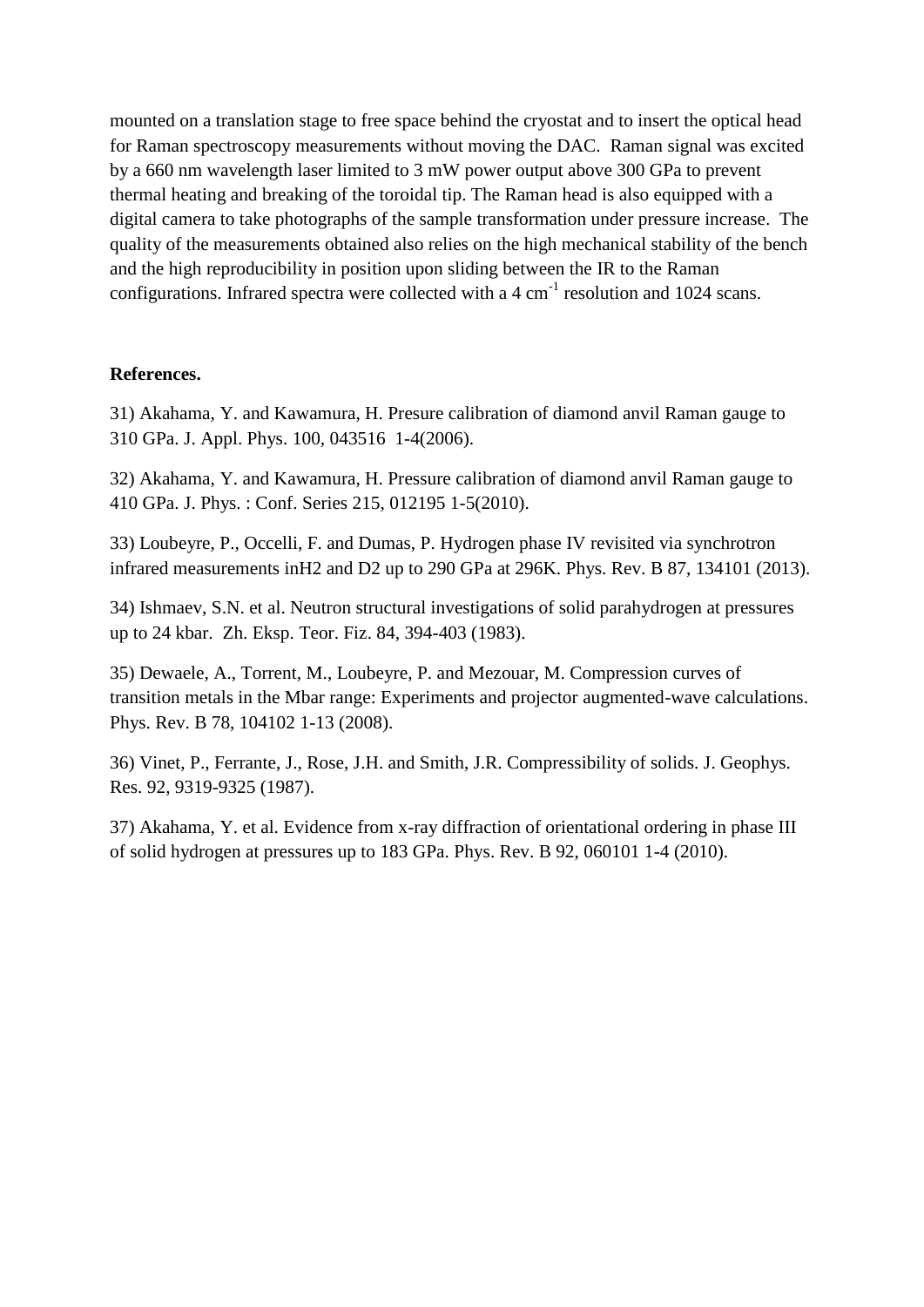# **EXTENDED DATA**



**Extended Data Figure 1 | Geometry of the Toroidal shape used**. **a**. Scanning electron micrograph picture of the anvil. **b**. Profile of the toroidal diamond tip measured by interferometry. **c**. Scanning electron picture of the toroidal anvil recovered after pressure release. The toroidal part of the anvil is intact. Ring cracks are seen on the bevel of the anvil, about the 150 microns diameter.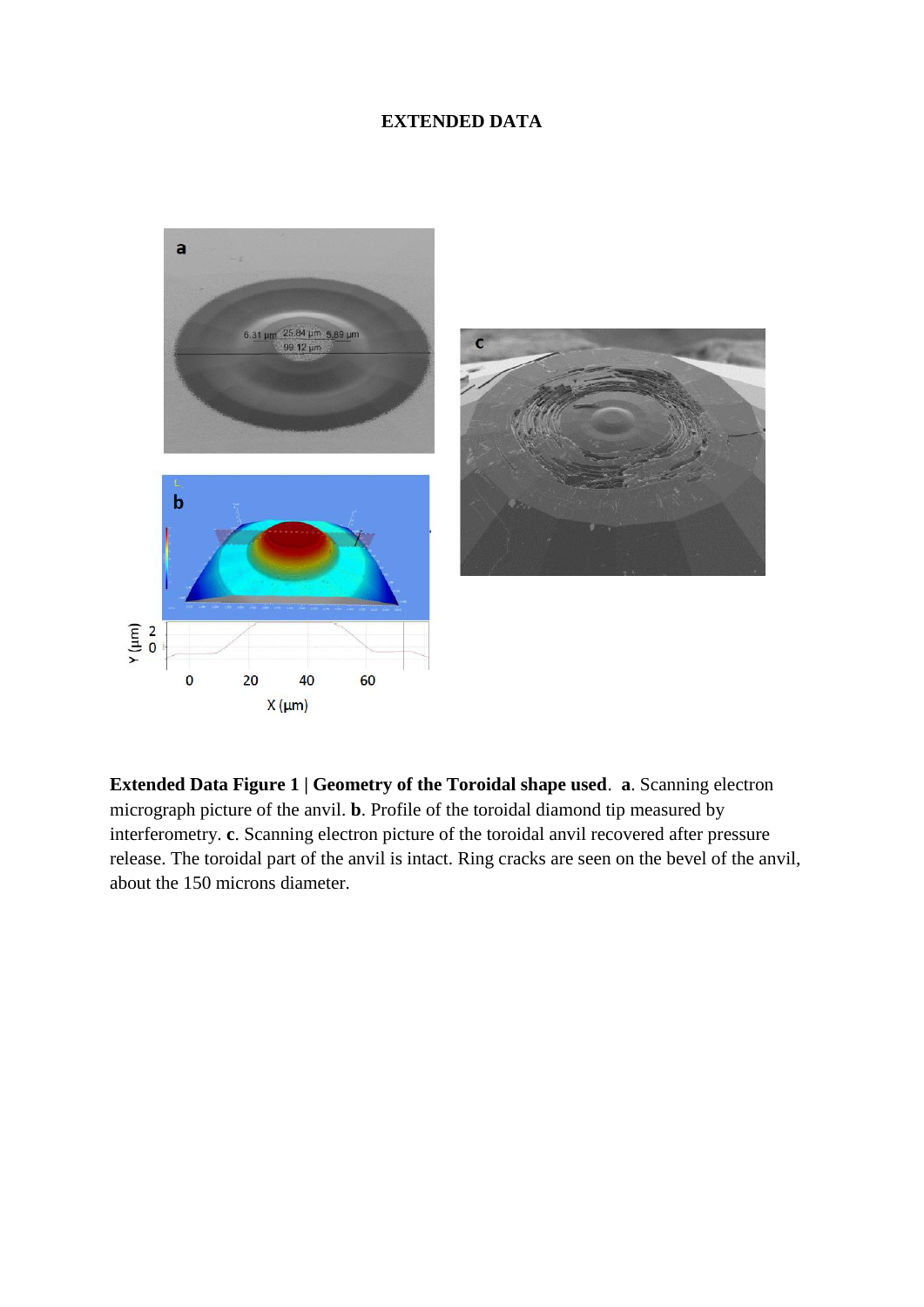

**Extended Data Figure 2 | Comparison of the Akahama 2006 and the Akahama 2010 diamond pressure scales on two measurements.** The two scales deviate above 300 GPa. **a**. The sample pressure versus the helium membrane pressure exerting the force on the piston of the DAC ( $F(kN) = 0.05$  x Pm(bar)). The 2010 scale<sup>32)</sup> (orange) gives a convex evolution above 300 GPa that is not physical. **b**. The IR vibron frequency versus pressure. Above 300 GPa, the 2010 scale ( orange) gives a sublinear red shift of the frequency whereas the one corresponding to the  $2006$  scale<sup>31)</sup> is linear in better agreement with calculations, taking into account the stability of the C2/c-24 phase.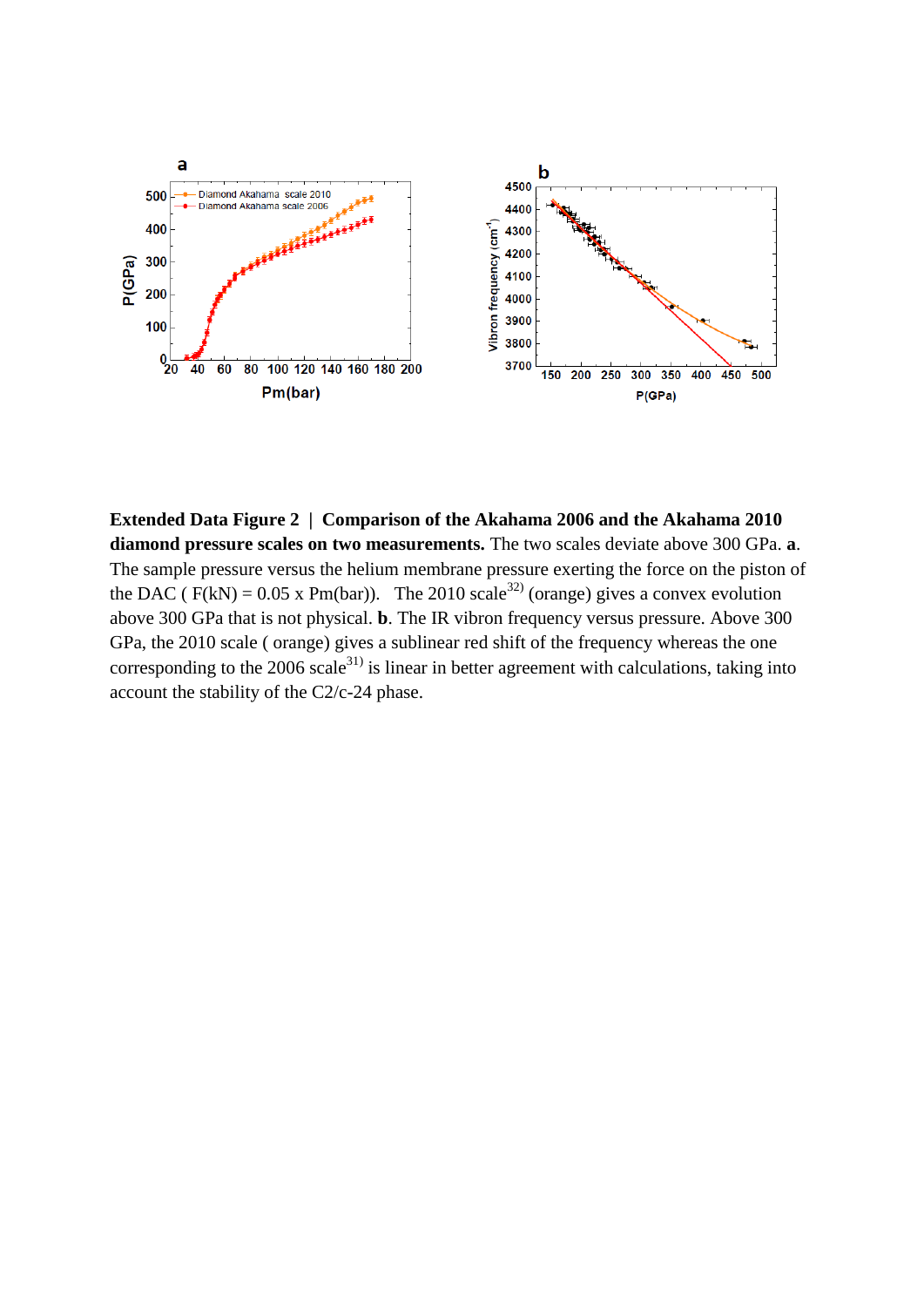

**Extended Data Figure 3 | Experimental setup on the horizontal infrared microscope at the SMIS beamline of the SOLEIL synchrotron**. **a**. The He-flow cryostat containing the T-DAC sits in between the two Scharzchild objectives for IR transmission measurements. In the Raman configuration, the optical transfer of the Raman setup is positioned in place of the collection Scharzchild objective. The Raman head and the Scharzchild objective are mounted on a long travel translation stage, enabling concomitant move and excellent reproducibility in positioning. **b**. RMS noise value of the transmission spectra recorded at 4 cm<sup>-1</sup> resolution and after 400 accumulations as a function of the gasket hole diameter. Inset: Photograph of the IR synchrotron beam focused in a 40  $\mu$ m gasket hole in the DAC.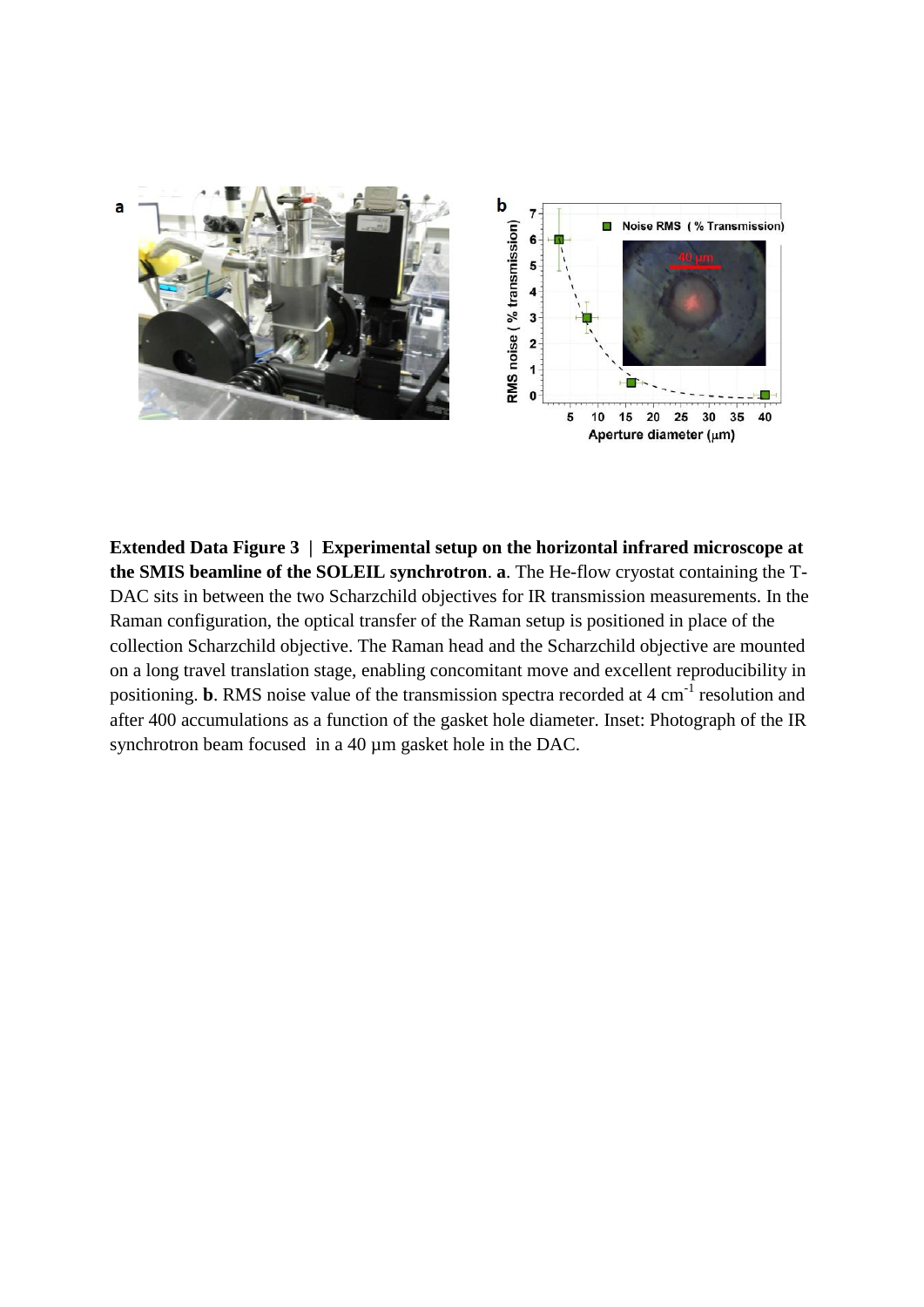

**Extended Data Figure 4 | IR transmission spectra below 300 GPa. a**. The single beam spectrum at 123 GPa which is used as a reference spectrum for absorption spectra ( after normalizing its intensity with the one at 300 GPa). The three red stars indicate parasitic effects corresponding to: absorption peaks of impurities around  $2800 \text{ cm}^{-1}$ ; a broad absorption band from the diamond ( $1900 - 2300$  cm<sup>-1</sup>); a broad absorption around  $1200$  cm<sup>-1</sup> which comes from the protected layers of aluminum mirrors in the beamline. **b**. Single beam spectra, normalized to their signal intensity (Peak-peak value of their respective interferograms).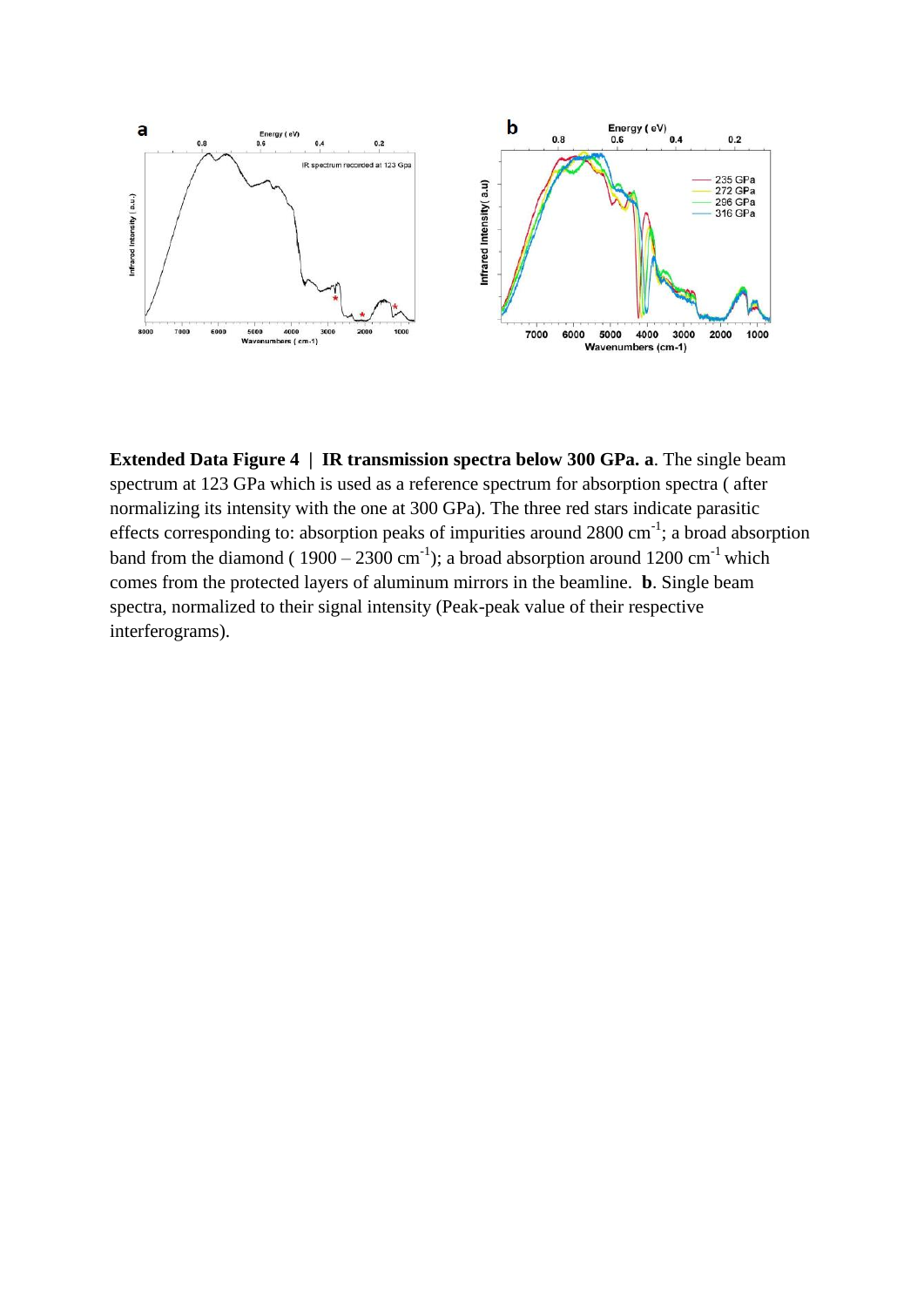![](_page_15_Figure_0.jpeg)

**Extended Data Figure 5 | IR transmission spectra at different pressures upon pressure release**.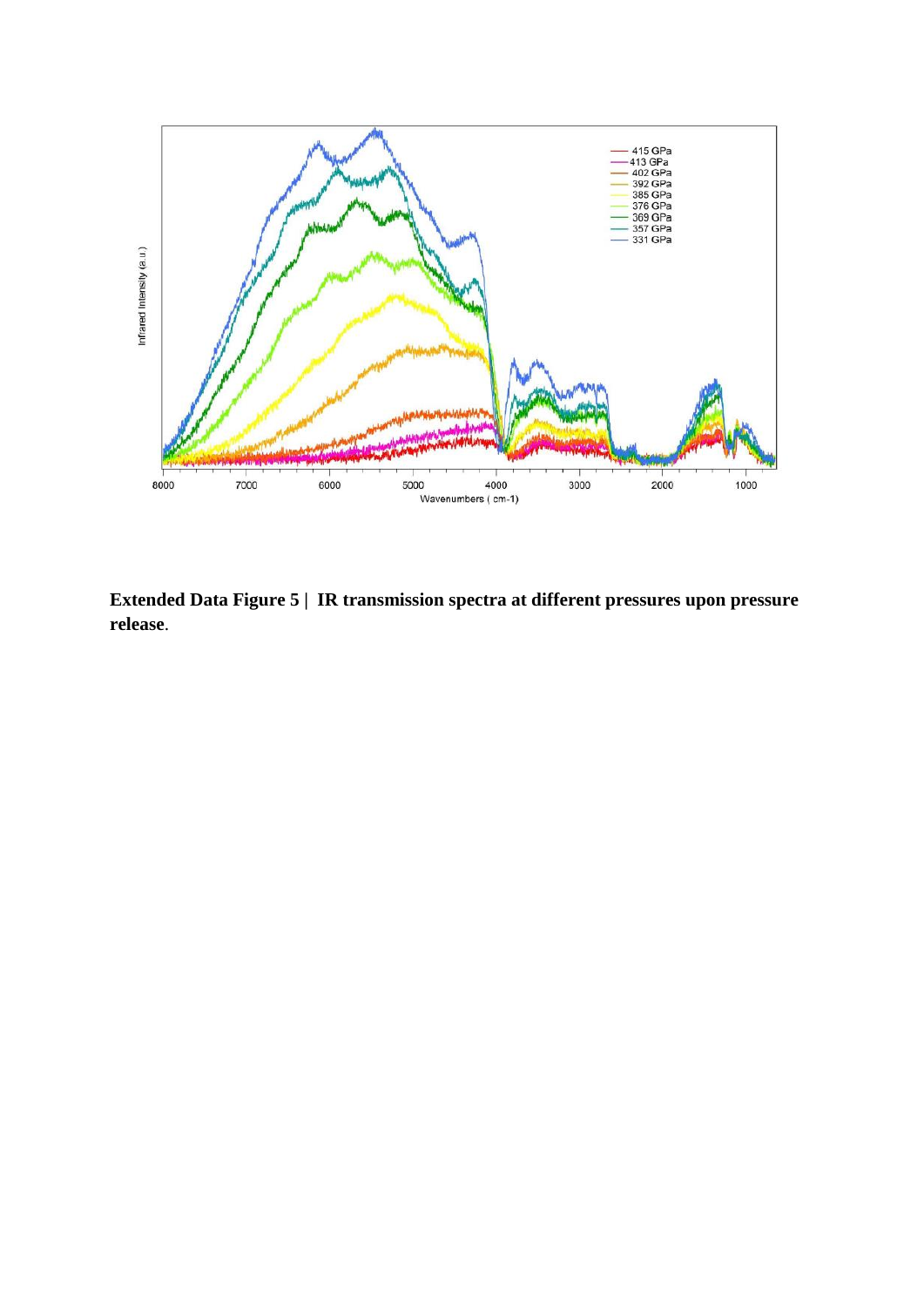![](_page_16_Figure_0.jpeg)

**Extended Data Figure 6 | IR Vibron and phonon frequencies versus pressure**. **a**. Various symbols correspond to: red, blue and black colors respectively to pressure increase, pressure decrease and previous campaign using standard DACs ; full dots, pressure measured by the diamond pressure scale and open symbols, positioned following the linear vibron shift with pressure. Inset IR absorption spectra at 406 GPa with the vibron peak indicated by a red star. The linear fit of the vibron frequency with pressure is:  $v_{\text{vibron}}$  (cm<sup>-1</sup>) = 4814 -2.48 P(GPa). The linear fit of the phonon frequency with pressure is:  $v_{\text{phonon}}$  (cm<sup>-1</sup>) = 1163 + 2.69 P(GPa).

**b.** Full Width, W, of the vibron peak versus its energy, E. The increase of the vibron linewidth with pressure remains much less than the dissociation value, given by  $W = E/2\pi$ . This limit is estimated by equating the lifetime of the vibrational state (inferred by assuming it is the only contribution to the line broadening) to the vibration period. Therefore, there is no sign of dissociation in the C2/c-24 phase prior to the transition to metal hydrogen.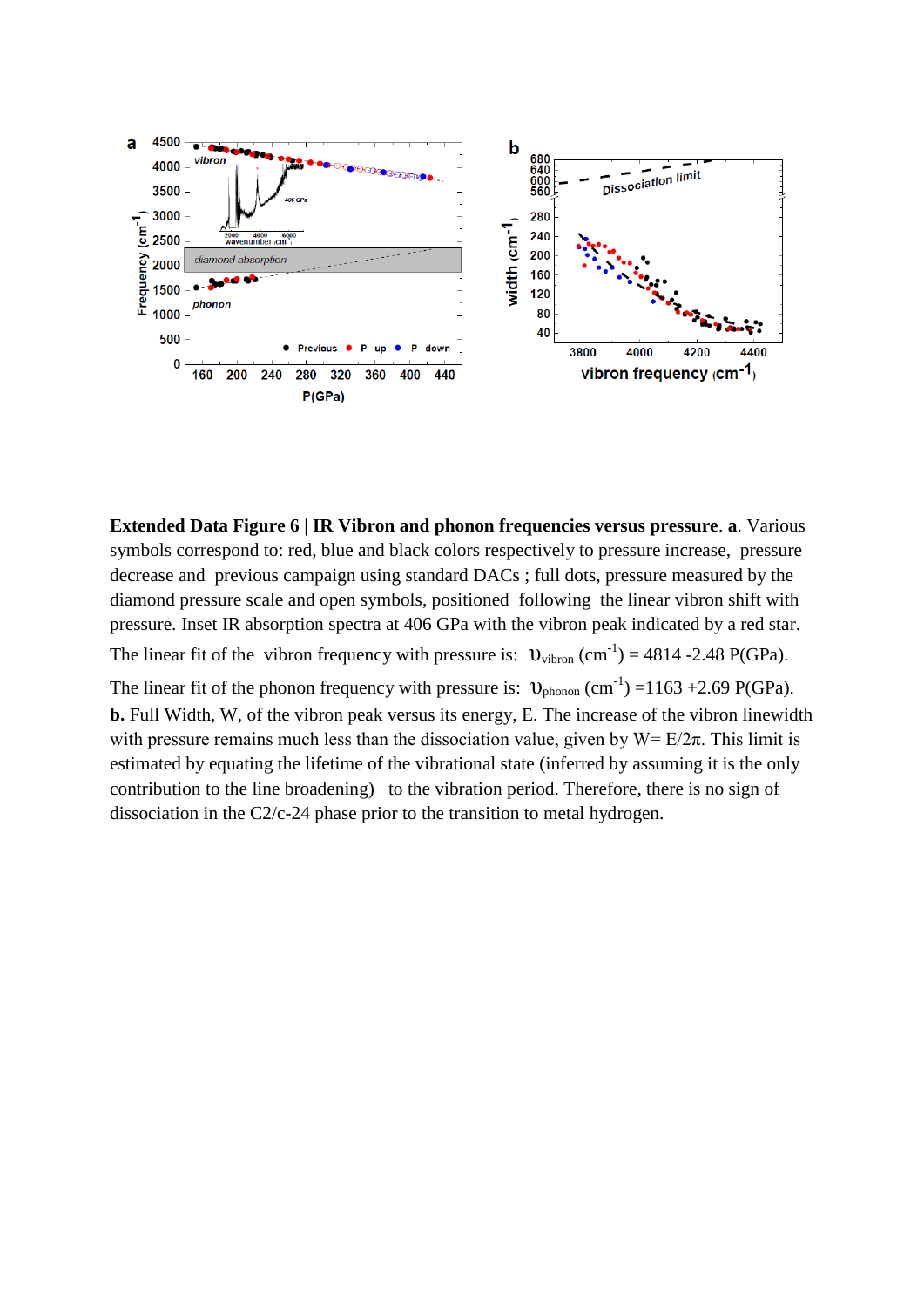![](_page_17_Figure_0.jpeg)

**Extended Data Figure 7 | Equation of state of hydrogen and evolution of the direct electronic bandgap versus density**. **a**. Equation of state of solid hydrogen around 80 K. The black dots are neutron diffraction measurements<sup>34)</sup>. The blue dots are our unpublished x-ray diffraction data obtained in front of the ESRF synchrotron ( The pressure scale is the based on the revised ruby scale of  $2008^{35}$ ). The red line is the fit of the experimental data by a Vinet form<sup>36)</sup>: P=3K<sub>0</sub>(1-X)X<sup>-2</sup>exp(3/2(K<sub>0</sub>'-1)(1-X)), with X=(V/V<sub>0</sub>)<sup>1/3</sup>, K<sub>0</sub>=0.191 GPa and  $K_0$ <sup>2</sup>=7.039. Inset: The Vinet form can be reformulated in terms of expressions analogous to normalized stress,  $ln(H(X)) = ln(PX^2/3(1-X))$ , and Eulerian strain, (1-X). This gives:  $ln(H(X) = lnK_0 + 3/2(K_0^{\text{'-1}})(1-X)$ . The linear fit of the data is shown. The present EoS is in good agreement with the one measured by Akahama et  $al^{37}$ . **b**. Evolution of the electronic direct bandgap with density. The color of the data points corresponds to: red, IR data pressure increase; blue, IR data pressure decrease; green, data in the visible $^{21}$ .